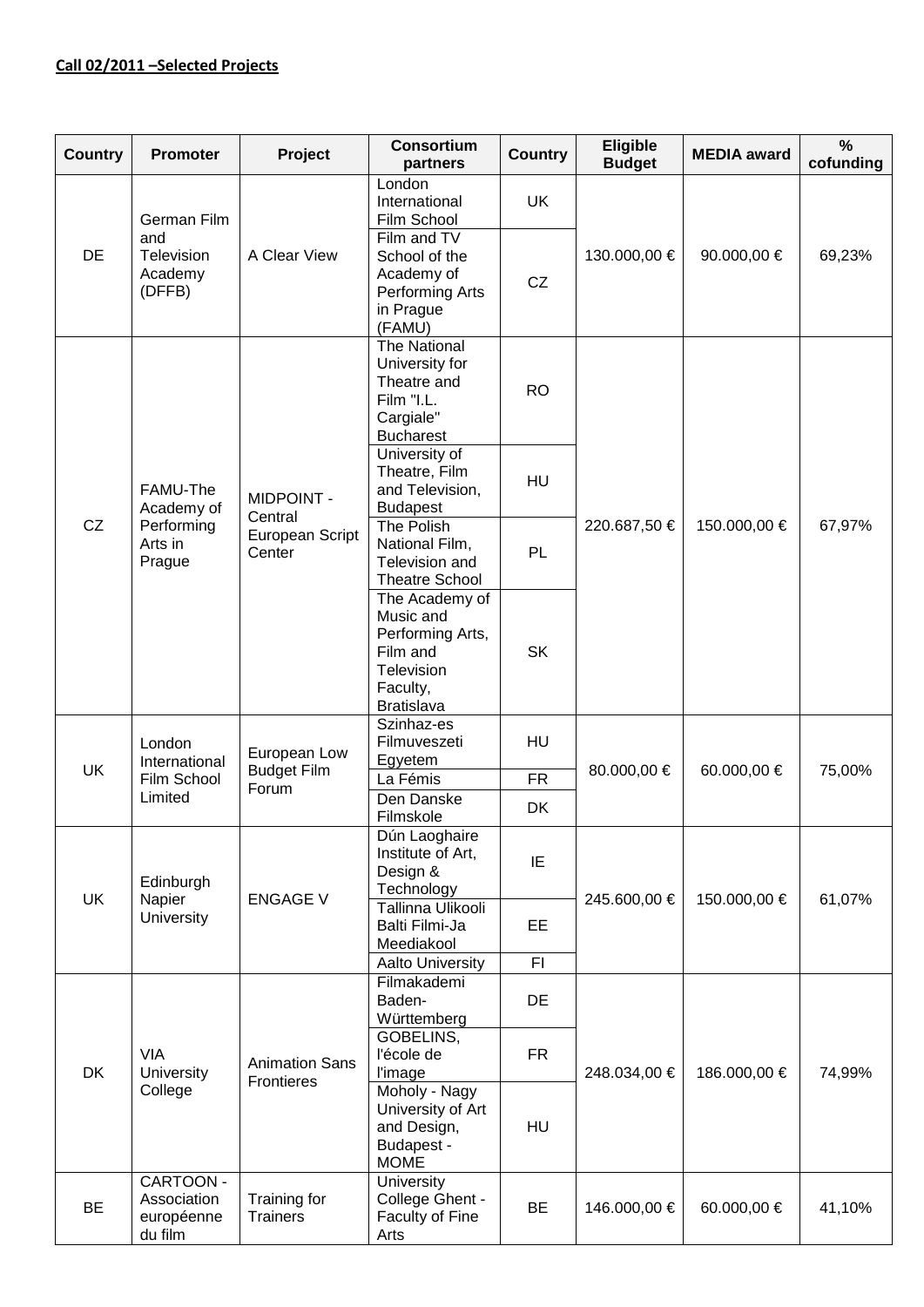## **Call 02/2011 –Selected Projects**

|           | d'animation                                                                                          |                               | <b>Haute Ecole</b><br>Albert Jacquard                                                               | <b>BE</b> |              |              |        |
|-----------|------------------------------------------------------------------------------------------------------|-------------------------------|-----------------------------------------------------------------------------------------------------|-----------|--------------|--------------|--------|
|           |                                                                                                      |                               | Moholy - Nagy<br>University of Art<br>and Design,<br>Budapest -<br><b>MOME</b>                      | HU        |              |              |        |
|           |                                                                                                      |                               | Animation<br>Workshop                                                                               | DA        |              |              |        |
| <b>LT</b> | Lithuanian<br>Academy of<br>Music and<br>Theatre                                                     | Summer MEDIA<br>Studio        | Helsinki<br>Metropolia<br>University of<br>Applied<br>Sciences                                      | FI        | 189.176,00 € | 125.000,00 € | 66,08% |
|           |                                                                                                      |                               | National<br>Academy for<br>Theatre and<br>Film Arts<br>"Krustyro<br>Sarafov"<br>(NAFTA)             | <b>BG</b> |              |              |        |
|           |                                                                                                      |                               | Latvian<br>Academy of<br>Culture                                                                    | LV        |              |              |        |
|           |                                                                                                      |                               | La Fémis                                                                                            | <b>FR</b> |              |              |        |
| <b>UK</b> | London<br>International<br>Film School<br>Limited                                                    | <b>Making Waves</b>           | Universitatea<br>Nationala de<br>Arta Teatrala si<br>Cinematografica<br>"I.L.Caragiale"<br>(UNATAC) | <b>RO</b> | 80.000,00 €  | 60.000,00 €  | 75,00% |
|           |                                                                                                      |                               | Fundació<br>Privada Escuela<br>Superior de<br>Cinema i<br>Audiovisuals de<br>Catalunya              | <b>ES</b> |              |              |        |
|           |                                                                                                      |                               | German Film<br>and Television<br>Academy Berlin<br>(DFFB)                                           | DE        |              |              |        |
| ES        | Fundació<br>Privada<br>Escuela<br>Superior de<br>Cinema i<br>Audiovisuals<br>de<br>Catalunya<br>(ES) | <b>FOUR</b><br><b>CORNERS</b> | National<br>Academy for<br>Theatre and<br>Film Arts<br>"Krustyro<br>Sarafov"<br>(NAFTA)             | <b>BG</b> | 329.033,56 € | 190.000,00 € | 57,74% |
|           |                                                                                                      |                               | London School<br>of Film, Media &<br>Performance,<br>Regent's<br>College                            | UK        |              |              |        |
| <b>UK</b> | University of<br>Wales,<br>Newport                                                                   | Transform@Lab                 | GOBELINS,<br>l'école de<br>l'image                                                                  | <b>FR</b> | 107.965,14 € | 70.000,00 €  | 64,84% |
|           |                                                                                                      |                               | Moholy - Nagy<br>University of Art<br>and Design,<br>Budapest -<br><b>MOME</b>                      | HU        |              |              |        |